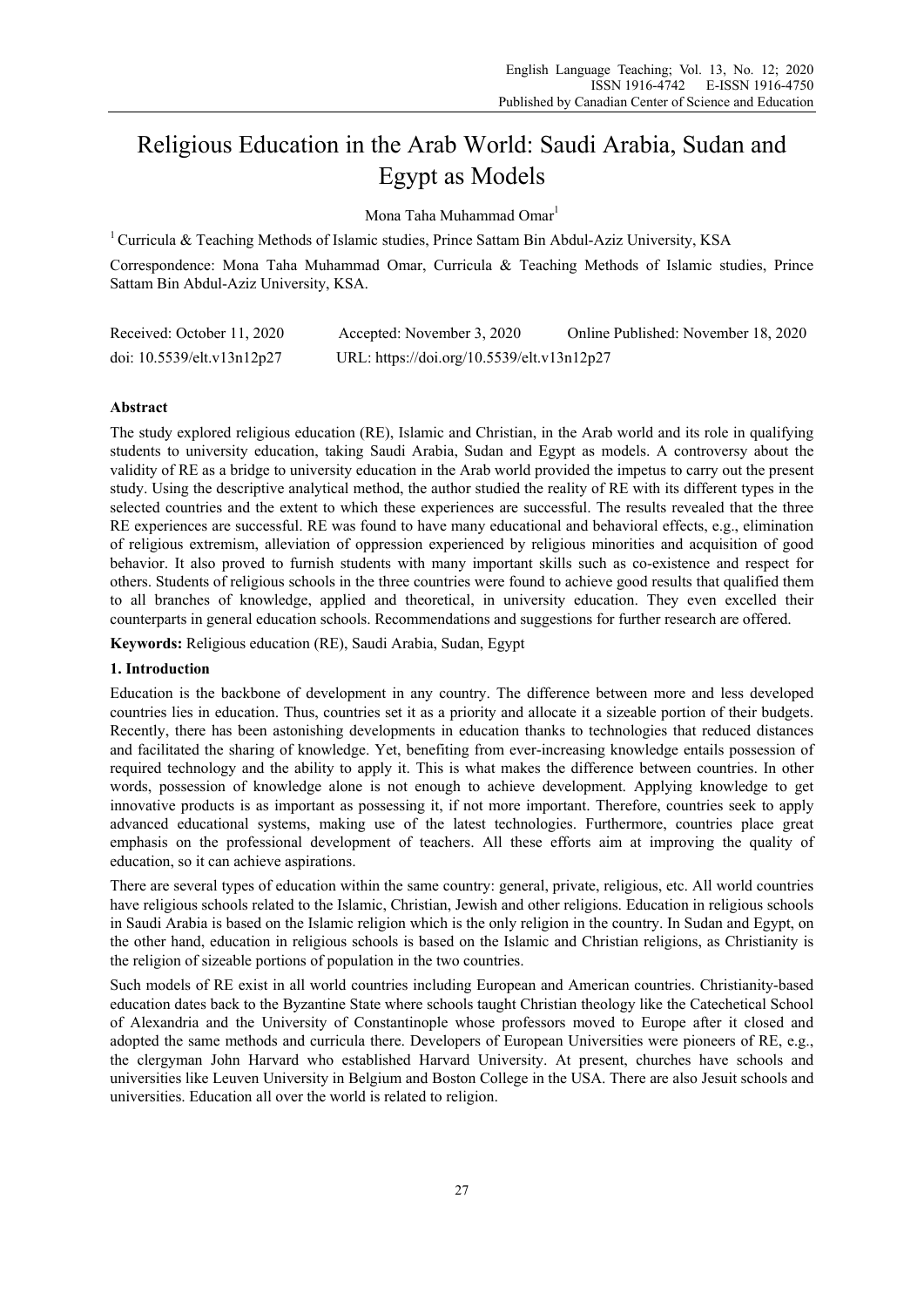## **2. Statement of the Problem**

Education is countries' means to achieve development. Recently, there has been a heated controversy about types of education and which type is better: religious, active or technical. This debate sensitized the author to search for a model of education that fosters learning and practicing of good behavior and in the same time uses recent technology and learning strategies that encourage active learning. Surveying educational experiences in the Arab world, the author found models of RE that meet the previously mentioned criteria of good education. The study therefore shed light on successful models of RE to rebut the arguments of those who argue against it. In order to find solutions for this problem, the study addressed the following questions:

- 1. What is the definition of RE?
- 2. Do RE curricula in Saudi Arabia, Sudan and Egypt conform to specifications of modern education?
- 3. To what extent are RE experiences prevalent in the three countries?
- 4. What are the effects of RE experiences on the education map of the three countries?
- 5. To what extent are these experiences successful?

## **3. Aims of the Study**

- Identify the concept of RE.
- Explore the importance of RE to the individual and the society.
- Survey models of RE in Arab countries.
- Investigate curricula of RE in some Arab countries.
- Extract conclusions of RE experiences in the three selected Arab countries.

## **4. Literature Review**

## *4.1 The Concept of Religious Education*

RE is educating students based on religion to help them acquire both knowledge and good behavior (Al-Shaboul & Al-Khawaldah, 2014). Values and morals constitute an integral part of RE. It has the same subject matters included in curricula of general education, as well as religious subject matters that are concerned with spirituality and morality. It is, therefore, not limited to acquisition and retrieval of scientific knowledge. It associates cognitive learning with learning of virtues and good behavior. It seeks to regulate the application of knowledge by virtues ordained by religions (Ibrahim et al., 1972).

#### *4.2 Significance of RE*

- Providing education that is similar to educations provided in general schools with a religious element away from exaggeration or extremism.
- Conserving the Arabic language, the language of Islam.
- RE for the Christians uses the English language, the language of Christian books. It therefore teaches students the English language.
- Protecting religious doctrines from intentional and unintentional distortion.
- Conserving the Islamic identity and producing a model of education whose benefits are extended to learners from all over the world.
- Achieving political stability by educational models that refute extremism.
- Confronting religious extremism by providing educational models that are based on the right understanding of religion without exaggeration.

## *4.3 Aims of RE*

- Enhancing values ordained by religions, e.g., virtues, identity, citizenship.
- Connecting Islamic countries by a unified model of education.
- Help Moslem scientists in their efforts to disseminate Islam all over the world.
- Religions call for peace and creativity and protect students from deviation.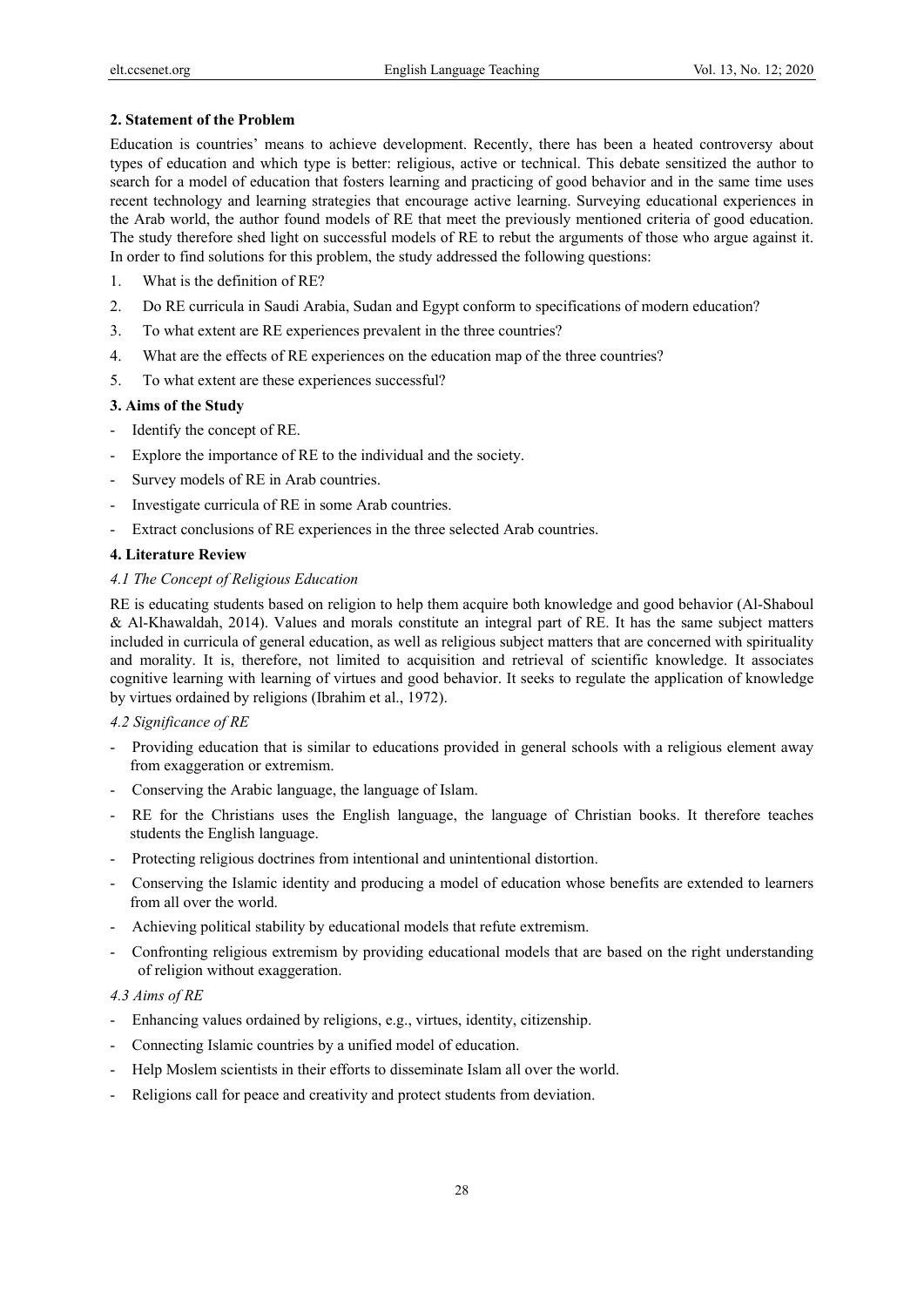#### *4.4 Challenges Faced by RE*

- Challenges related to curricula.
- Challenges related to educational cadre.
- Challenges related to the learning environment.
- Political challenges.

These challenges vary from a country to another based on capabilities, the demographics of the population and level of education. Curricula in religious institutes in the three countries are similar. These curricula include the same subject matters of general education in addition to religious subject matters. To some, the presence of religious subject matters is an added burden for students. However, the advantages of the religious element outweigh the disadvantages. The acquisition of good behavior and virtues leads to good results and no harm. The challenges related to cadre are evident in Sudan where unqualified persons are recruited to teach the Holly Quran. Those are not graduates of colleges of education who are specifically prepared to teach Quran sciences. The challenges related to the learning environment is being alleviated these days, but schools still need to be provided with recent technologies that help with the teaching of the Holly Quran. Finally, the political challenge is caused by the view held by many individuals and entities that RE breeds extremism. These fears can be dispelled by putting RE under the state's supervision and reviewing its curricula from time to time. This occurs both in Saudi Arabia and Sudan.

#### *4.5 Previous Studies*

Aysh (2015) conducted a study titled "Religious Education in the Arab World and Globalization Challenges". The study explored the history of RE in the Arab world and the challenges imposed on it by globalization with its different political and cultural forms. Results of the study revealed that (1) decision in RE are not affected by globalization, (2) RE undergoes continuous revision and evaluation and (3) research centers are consulted about RE inputs and outputs. This study was used by the present author in identifying RE, surveying some RE experiences and proposing a model meeting the specifications of good quality education.

A group of researchers from Al-Mesbar Studies and Research Center conducted a study aiming to reform RE in Arab and Islamic societies and to foster positive attitudes towards RE as an indispensable part of the educational system. The researchers offered suggestions for ongoing revision of curricula in RE schools and institutes. They also presented a number of guidelines for designing religious curricula that are open to modern culture and to the culture on non-Moslems.

Al-Sediq (2017) conducted a study titled "The Experience of Quran Schools in Sudan". The study covered the curricula taught at Quran schools in Sudan that combine curricula of both general education and Quran sciences. Results revealed that basic and secondary stage students in Quran schools achieve excellent results and excelled in internal and external competitions. For instance, students took the first position in the Arab Child Festival in Sharjah. All Quran schools achieved a success rate of about 100%.

Tarahib (2010) compared the achievement of Memorization of Holly Quran intermediate school students and their counterparts in general education schools in Saudi Arabia. Data was collected by a teacher questionnaire. Results revealed that Memorization of Holly Quran school students achieved better than their counterparts in general education schools in mathematics, the English language, literary texts and reading. Based on the results, the researcher recommended increasing the number of Holly Quran classes in general education schools.

In an essay on Al-Wafd Portal titled "Al-Azhar Curricula: the Innocent Suspect", Ahmed (2017) wrote about the nomination of a committee based on a decree from the Grand Imam of Al-Azhar professor Ahmed El-Tayeb in 2013 to reform curricula in Al-Azhar schools at all educational levels. All curricula (100%) were modified. Modifications were then presented in the Book Fair and were praised by attendants. Furthermore, a decision was made to update curricula every five years. It is worth mentioning here that Al-Azhar has produced prominent scientists in all branches of knowledge.

The previously surveyed studies make clear the prominent role of RE in Arab countries. They concur that RE school students achieve well in all subject matters, even non-religious ones. They even outperform their counterparts in general education schools.

## **5. Method**

The descriptive analytical method was used in the present study. RE in the three countries was examined to identify its position in relation to general education. Examination also identified similarities and differences among the three models.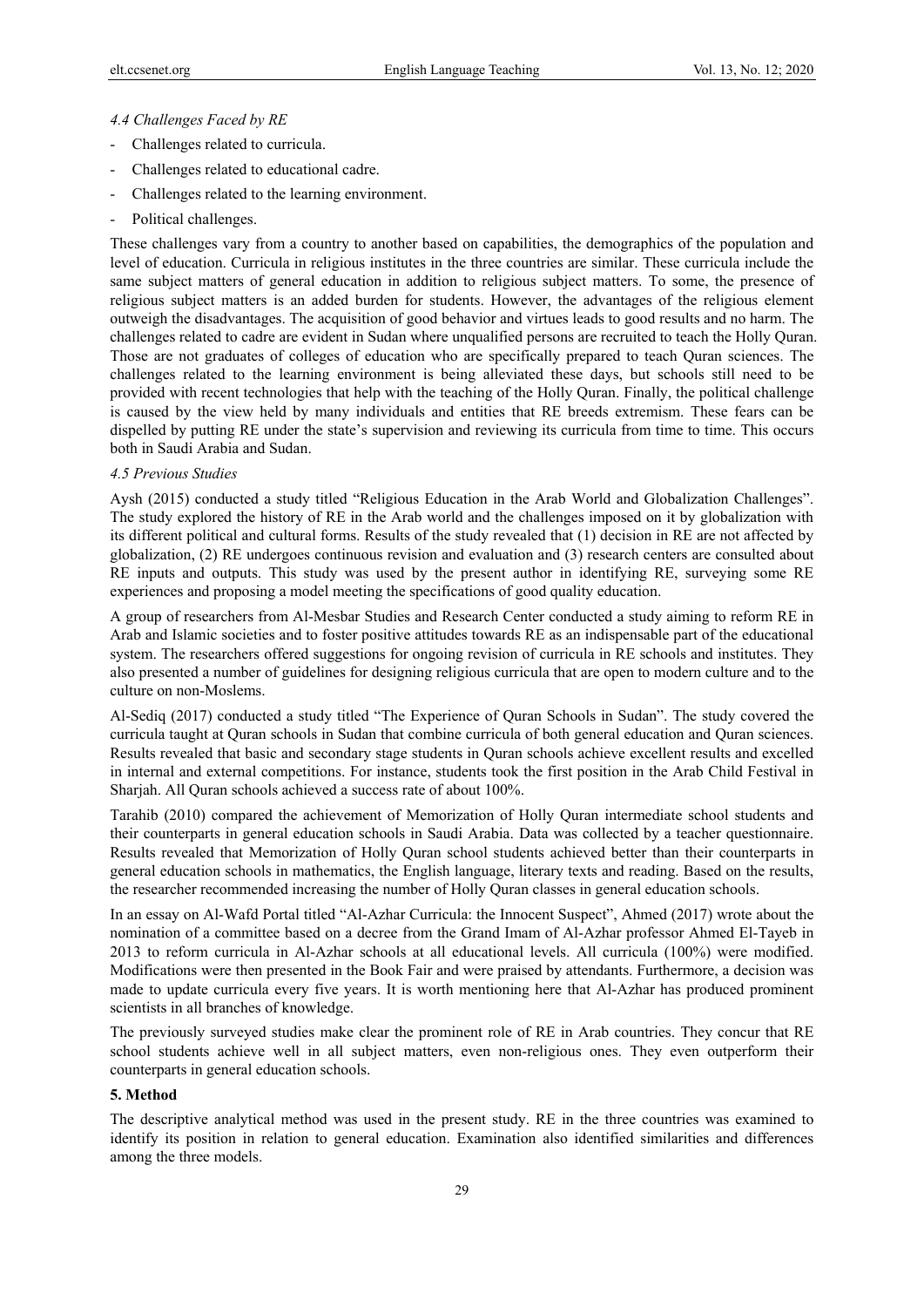#### **6. Models of RE in the Three Countries**

#### *6.1 RE in Saudi Arabia*

RE began with the revelation asking Prophet Mohammed, peace be upon him, to read "Read in the Name of Your Lord Who Created" (Al-'Alaq, Verse 1). The educational institute was the Prophet's mosque in Madinah where the Prophet met his companions and taught them about religion. The Prophets' companions then imparted what they were taught to their families. Education via mosques continued throughout the Islamic state during the rule of Rashidun Caliphate, Umayyad Caliphate and Abbasid Caliphate. During the Ottoman rule of Hejaz, schools were established with Turkish being the language of instruction. Those schools were supervised by Turkish Sultans and they taught the Holly Quran and its sciences. During the rule of King Abdulaziz, an organized form of education called kuttab was established. Kuttabs were annexed to mosques and in them children were taught to read, write and memorize Quran by writing verses with wooden pencils on wooden tablets (Alhaqil, 1420). After the Arabian Peninsula was unified, the teaching of the Holly Quran, reading and writing was implemented in a structure called cycles (a letter sent by the judge of Sudair Region Sheikh Abdullah Ben Abdulaziz to people in Al-Hotta urging them to establish Quran memorization cycles and award learners when they complete the memorization, 10/1/1343, Saqr, 2015: 5). Of the most reputable cycles were the cycles in Masjid Al-Haram (the Sacred Mosque in Mecca). In addition to cycles, there were kuttabs established by Sheikh Abdullah Al-Senari, still working under the name of Alfalah schools in Jeddah (Al-Oqail, 2005).

In Madinah, there were kuttabs of Sheikh Ahmed Abadi and Shekih Al-Arif Ben Salam. There was also the three-year school of religious knowledge that allocated 4 classes to the Holly Quran and two classes to the grammar of the Arabic language. Such schools evolved into Quran memorization schools that are now everywhere in Saudi Arabia.

Quran memorization cycles in Saudi Arabia are a form of RE where the Holly Quran and its sciences are taught to willing students at any age and from all educational levels. They are everywhere in Saudi Arabia and work at morning or in the evening. Students joining these cycles study the Holly Quran and its sciences, e.g., recitation and interpretation. They also accept illiterate persons and help them to memorize Quran by indoctrination.

Quran memorization schools in Saudi Arabia have kept the traditional form of RE that originated in kuttabs and cycles. Furthermore, they have the same curricula of general education. That is, they teach the same curricula of general education in addition to Quran sciences. Graduates of these schools can pursue their post-secondary education in universities that are joined by general education graduates. However, they have another avenue, pursuing the study of the Holly Quran and its sciences in the university.

The first memorization school to be established in Madinah, 1367, was called Qira'at (methods of recitation) School. It is still working nowadays under the name of Obay Ibn Kaab School for the Memorization of the Holly Quran (Educational Documentation Journal, 1414).

As mentioned earlier, Quran memorization schools have curricula related to the Holly Quran and its sciences, as well as the curricula of general education. Table 1 below presents curricula in these schools in elementary, intermediate and secondary stages.

| Grade                      | Recitation from surat to surat | Memorization from surat to surat | Tajweed                                                                                                                        |
|----------------------------|--------------------------------|----------------------------------|--------------------------------------------------------------------------------------------------------------------------------|
| 1 <sup>st</sup> Elementary | Al-Buruj - An-Nas              | Ash-Shams - An-Nas               |                                                                                                                                |
| $2nd$ Elementary           | Al-Mujadilah - Al-Inshigag     | An-Naba' - Al-Balad              |                                                                                                                                |
| $3rd$ Elementary           | Ghafir - Al-Hadid              | Al-Mujadilah - Al-Mursalat       |                                                                                                                                |
| $4th$ Elementary           | Al-Qasas - Az-Zumar            | Ghafir - Al-Hadid                | Introduction<br>methods<br>of<br>to<br>recitation; rules of recitation;<br>ta'awwudh; basmala; rules of the<br>still [n] sound |
| $5th$ Elementary           | Al-Kahf - An-Nahl              | Ghafir - Az-Zumar                | Rules of the still [m] sound;<br>almudood; places of articulation                                                              |
| $6th$ Elementary           | Al-Isra - Al-Baqrah            | Al-Kahf - An-Nahl                | How<br>Ouran;<br>to<br>read<br>mispronunciation; banned habits;<br>introduction to narrators                                   |

Table 1. Religious Curricula in Quran Memorization schools in Saudi Arabia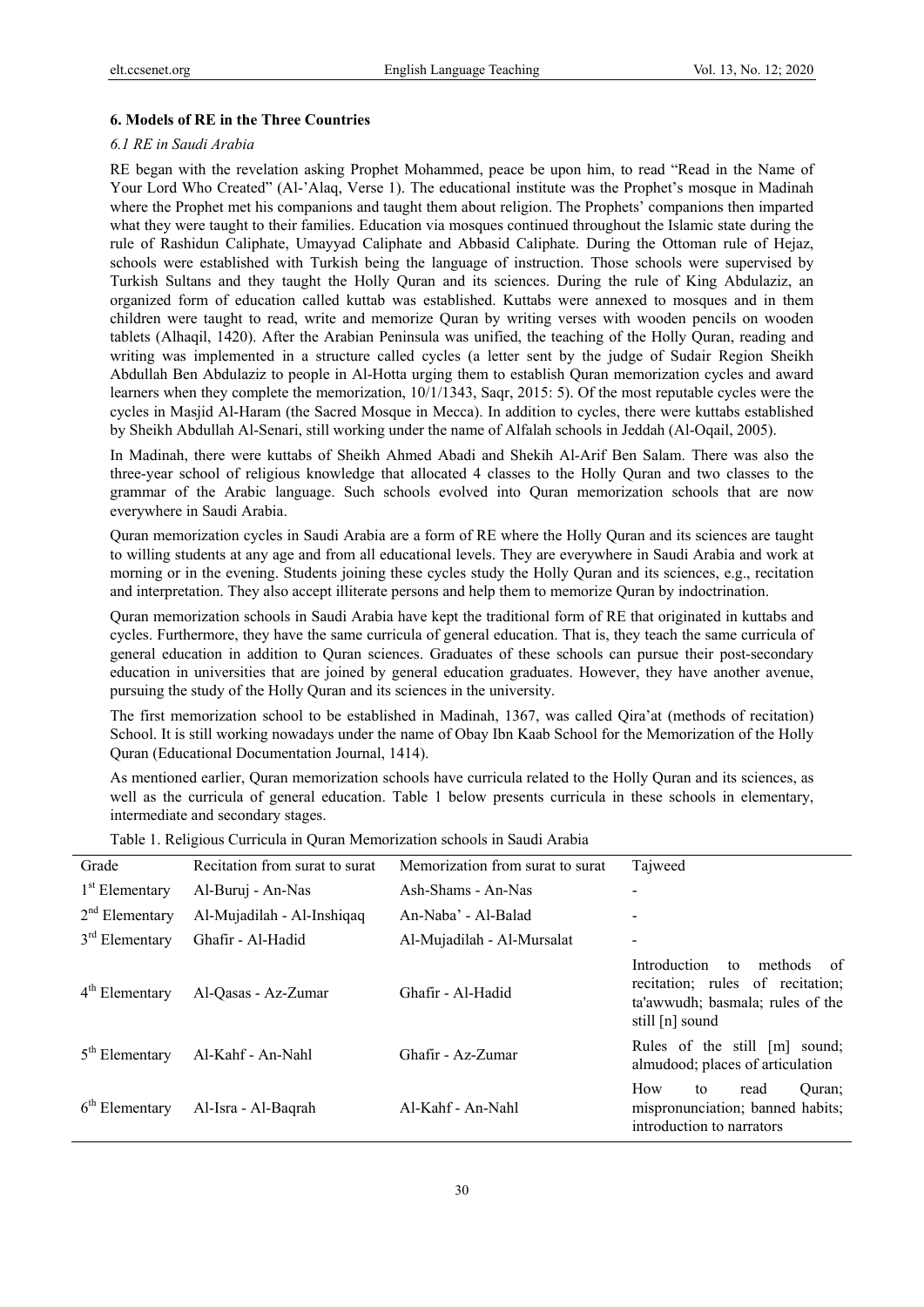The Intermediate Stage

Reviewing the whole Quran: memorization, recitation and tajweed

Interpretation

1<sup>st</sup> Grade: Interpretation of thirty part of the Holly Quran

2<sup>nd</sup> Grade: Interpretation of twenty nine part of the Holly Quran

3<sup>rd</sup> Grade: Interpretation of twenty eight part of the Holly Quran

## The Secondary Stage

Continued recitation and tajweed Quran sciences and interpretation

1st Grade: from Surat Al-Faihah to the end of Surat At-Tawbah - Introduction to the seven methods of recitation

2<sup>nd</sup> Grade: from Surat Yunus to the end of Surat Al-Qasas - Sources of methods of recitation

 $3<sup>rd</sup>$  Grade: from Surat Al-'Ankabut to the end of Surat An-Nas - further reading in methods of recitation

It can be observed from table 1 that the study of the Holly Quran in Quran memorization schools continues throughout the educational stages. It covers memorization of Quran, its recitation and methods of recitation. The various subject matters included in the curricula meet the cognitive, affective and skill objectives of study. The cognitive objectives are met by memorizing and interpreting the Holly Quran with all lower (memorization, recall and understanding) and higher levels of cognition (analysis, application and evaluation). Students also acquire skills from imitation to creativity in recitation using different methods. The interpretation of the Holly Quran fosters in students positive attitudes, values and emotions.

In addition to religious classes, students in religious schools study the usual subject matters in general education: the Arabic language, the English language, science, social studies, family education and arts. Like general education graduates, graduates of religious schools attain knowledge of secular subject matters in addition to religious curricula that make them distinctive from general education graduates. The following table show the Quran-related curricula studied by general education students.

|                  |                   | Table 2. Quran-related curricula studied by general education students in Saudi Arabia |         |
|------------------|-------------------|----------------------------------------------------------------------------------------|---------|
| $S_{\text{tan}}$ | <b>Decitation</b> | <i>Memorization</i>                                                                    | Taiweed |

| Stage        | Recitation                                                    | Memorization                           | Tajweed                                                                                                                    |
|--------------|---------------------------------------------------------------|----------------------------------------|----------------------------------------------------------------------------------------------------------------------------|
| Elementary   | From surat An-Nas to surat From surat Al-Mulk to<br>As-Sajdah | surat An-Nas                           | Introduction to the Methods of<br>Recitation, rules of pronouncing the<br>[n] sound, Al-Ith-haar, Al-Idghaam,<br>Al-Iqlaab |
| Intermediate | Selected parts of the Holly<br>Ouran                          | Selected parts of the Holly -<br>Ouran |                                                                                                                            |
| Secondary    | Selected parts of the Holly<br>Ouran                          | Selected parts of the Holly -<br>Ouran |                                                                                                                            |

It can be seen from Table 2 that general education students study fewer chunks of Quran-related syllabi compared with religious school students. This way, religious school students attain more religious knowledge and develop more positive attitudes and emotions than do general education students. Recently, results of religious schools have outweighed those of general education in all subjects including those of secular studies.

In brief, RE in Saudi Arabia is presented in Quran memorization schools which are regular schools supervised by the state. Quran memorization cycles are supervised by charitable societies. Cycles are open to all people regardless of their age. Cycles do not grant a certificate that qualifies to a higher educational stage.

#### *6.2 RE in Sudan*

RE in Sudan dates back to the coming of Christians in the sixth century. Priests and monks taught local people using the Latin language and the Coptic language, as most priests and monks were from the Coptic Egyptians (Bashir, 1985: 33). Christian education continued in churches and missionary schools. Some of these schools are still working in Khartoum in Madani, Atbara and El-Obeid where there are Christians. Study in these schools includes the Arabic language, the English language, the Christian and Islamic religions (for there are Muslims in the areas where schools are situated) and the curricula of international schools (Shoqair, 1981). Before the separation of South Sudan, there were schools annexed to churches that teach subject matters related to Christianity like theology.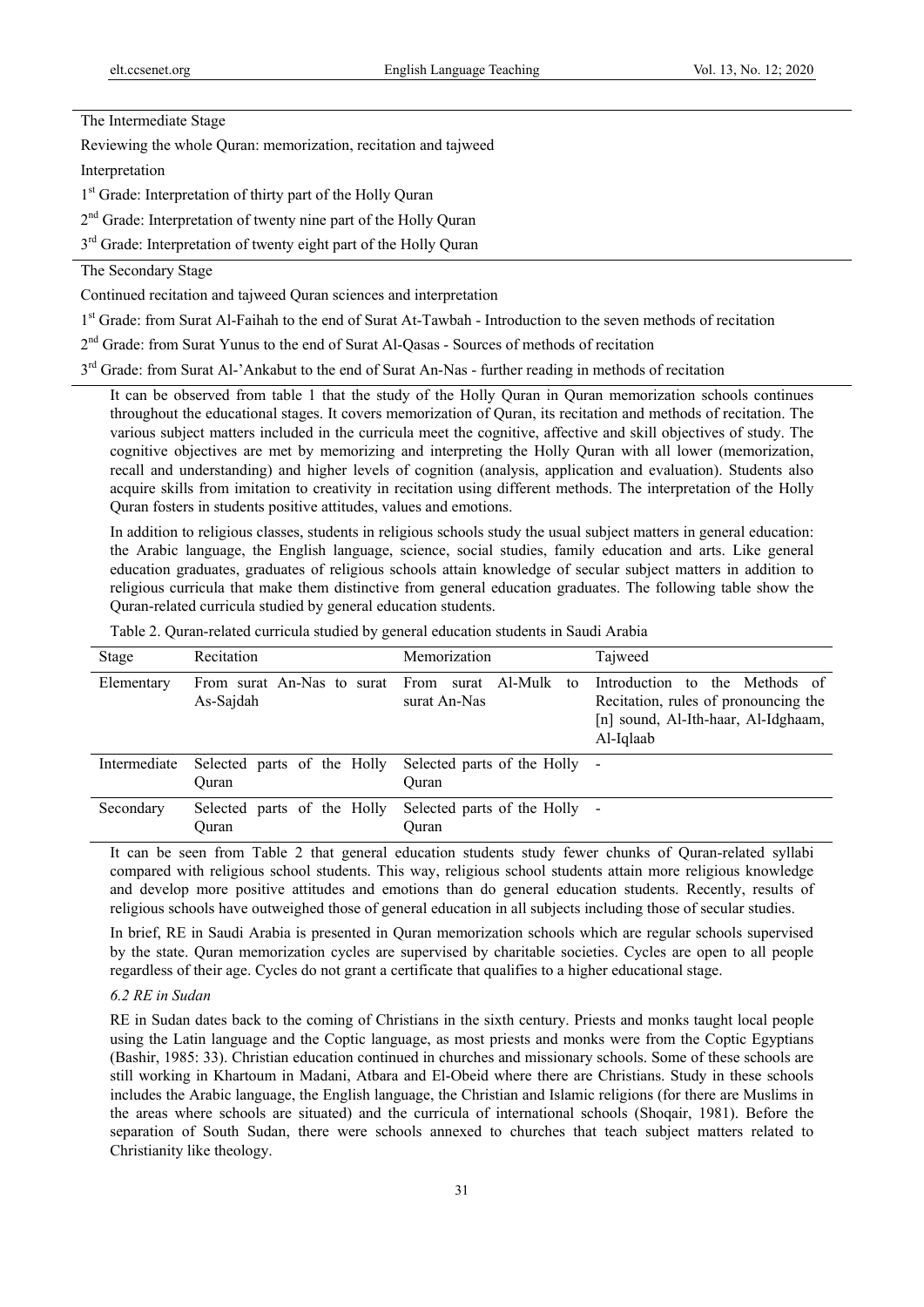The other type of RE in Sudan is the education focusing on the Holly Quran as the main curriculum. This type of education began with the advent of Islam to Sudan in the eighth century. Remains of a mosque were found in the Suakin Region that dates back to 831 (Saad, 1960). Mosques were places for teaching and learning Holly Quran-based curricula. Imams of mosques were the teachers who taught the curriculum.

At the beginning of the fourteenth century, the Khalawat (places annexed to mosques for educating children about the Islamic religion) were approved as educational institutes. The first Khalwah was established by Gholam Ben A'ed (Attayeb, 1991). Khalawat continued to work during the rule of the Ottoman Empire but to a lesser extent, as general education schools began to be established to teach curricula unrelated to religion (Abiad, 1980). During the Mahdist State, Khalawat led the educational institutes in teaching children to read and write. Khalawat set back during the British occupation leaving the front to general education schools.

#### 6.2.1 Types of RE in Sudan

1. The Khalwah as an educational institute where education focused on teaching the Holly Quran, reading and writing (Qassem, 1990). Students wrote on wooden tablets by pens made from reed and ink made from grease (a black substance formed on cooking utensils by the effect of fire) that was mixed with Arabic gum or sand and sometimes supplemented with colors from tree bark. Students kept writing alphabets until they mastered them. Students wrote Quran chapters on tablets to memorize them. Chapters were erased, so children could rewrite on the tablets. This process continued until children memorized all parts of the Holly Quran. There were also higher institutes where education focused around Quran sciences (Ibrahim, 1987).

Khalawat and higher religious institutes continued till 1991 when Quran schools were established, e.g., Al-Rakhaa Quran School in Khartoum (Reports of Parents' Meeting, 1994). Quran schools in Sudan combined general education curricula and the study of the Holly Quran throughout educational stages.

2. Quran Schools. Study in Quran schools has two parts: curricula of general education and Quran sciences. That is, there are two types of curricula and teachers in these schools. The school day is also divided into two parts with the first part dedicated to the study of the Holly Quran. Teaching in this part is similar to teaching in Khalawat in that students use wooden tablets, ink and pens made for writing on tablets. Students proceed according their own pace. Thus, groups include students with different achievement levels. It can be stated then that Quran schools excel other schools in considering the individual differences among students (The Evaluation of Quran School Symposium, 1995. In addition to religious studies, students study the general education curriculum. Students of these schools have the right to join all higher education institutes.

In the Higher Education Conference, a decision was approved to initiate a general administration for Quran schools and was executed in 2014. One fourth of general education schools were converted to Quran schools because of the clear success of these schools. Quran schools always rank first among all other types of schools in terms of results (Sediq, 2017).

| Stage           | Recitation                     | Memorization                   | Tajweed                              | Teaching method |
|-----------------|--------------------------------|--------------------------------|--------------------------------------|-----------------|
| Pre-school      | Parts 29 and 30                | Parts 29 and 30                | Parts 29 and 30                      |                 |
| Basic education | Parts 1 to 30                  | Parts 1 to 30                  | Parts 1 to 30                        | Individualized  |
| Secondary       | Revision of the whole<br>Ouran | Revision of the whole<br>Ouran | Revision<br>of<br>the<br>whole Quran | instruction     |

Table 3. The Holly Quran curriculum in Sudanese Quran schools

3. Religious institutes: These institutes have curricula focusing on methods of recitation. They are joined by persons who memorize the Holly Quran by the age of 15. Mostly students in these institutes are graduates of Khalawat. Study duration is six years: two years for revision and recitation and four years for methods of recitation. At the end of the sixth year, students sit for the secondary school certificate exams. Success qualifies graduates to the Holly Quran University and Omdurman Islamic University.

4. Secondary religious institutes: Study duration in these institutes is three years. They are joined by graduates of general basic education students. As the case with the 6-year institutes, students at the end of the third year in these institutes sit for the secondary school certificate exams that qualify them to the Holly Quran University and Omdurman Islamic University.

5. The African International University has a pre-university annex where speakers of languages other than Arabic are admitted to study the Arabic language and Islamic sciences. Students can then join the African International University.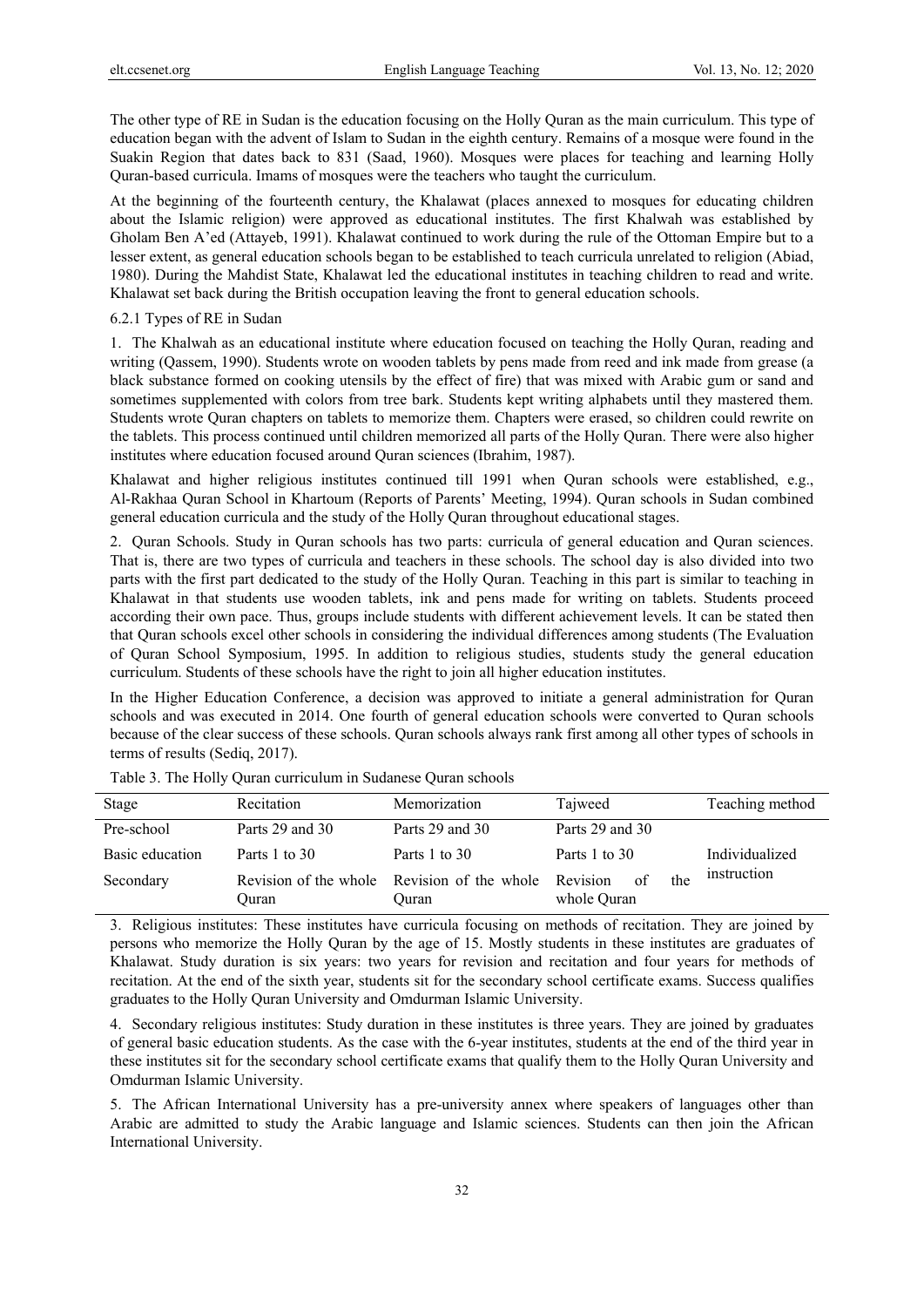In summary, RE in Sudan has two avenues based on the religion of people in the place where education is provided. There is Christian education that appeared first, but later constricted because of changes in the demographics of Christians in Sudan. It is still provided in missionary and Evangelical schools. These schools also teach the Islamic religion because they have Muslim students. The language of instruction in these schools is English. The other avenue is the RE focusing on the Islamic religion in Quran schools and Khalawat. The most prevalent schools throughout Sudan are Quran schools. These schools are preferred because they teach the curriculum of general education in addition to the Islamic curriculum. Khalawat, on the other hand, teach only the Quran-related curriculum and graduates of Khalawat are admitted to general education when they pass exams at the end of any of its stages.

Analysis of results reveals that students in all types of RE schools achieve better than their counterparts in general education schools (Sediq, 2017). This is due to moral discipline that students acquire from the religious element in RE schools. Furthermore, students in Christian schools have the advantage of mastering English, the language of instruction in their schools. This is an advantage that qualifies students to join prominent international and local universities. The study of the Holly Quran and its sciences help students acquire important skills like inquiry and interpretation, which impact their achievement of general education curriculum positively.

#### *6.3 RE in Egypt*

RE in Egypt began in the ancient Egyptian state (the Pharaonic state) where Hieroglyphic writing was invented. The first school was established in 60 BC. Schools were annexed to temples. Later the Catechetical School of Alexandria was established. Schools during the Christian state were annexed to churches. Then after the Muslim conquest of Egypt, schools were annexed to mosques. The first school was annexed to the mosque of Amr Ibn Al-As. Later, RE began to be managed by Al-Azhar Mosque. Education provided in Al-Azhar institutes is similar to general education with an additional religious curriculum. During the rule of Mohammed Ali, modern schools were established and RE kept to be provided in Al-Azhar institutes. Al-Azhar provides the basic avenue of RE in Egypt (the Free Encyclopedia, Education in Egypt).

#### 6.3.1 Types of RE in Egypt

#### 6.3.1.1 First: Islamic Education

1. Al-Azhar Schools: Study in these schools proceeds from pre-school, the elementary school, the preparatory school to the secondary school (only for Muslims). They teach the curricula of the Ministry of Education in addition to the Holly Quran and its sciences.

|  |  |  |  |  | Table 4. The curriculum of the Holly Quran and its sciences in Al-Azhar elementary school |
|--|--|--|--|--|-------------------------------------------------------------------------------------------|
|--|--|--|--|--|-------------------------------------------------------------------------------------------|

| Elementary school                                        | The Holly Quran                                                                              | Other religious subjects                                                    |  |
|----------------------------------------------------------|----------------------------------------------------------------------------------------------|-----------------------------------------------------------------------------|--|
| $1st$ Grade                                              | Opening and part 30                                                                          |                                                                             |  |
| $2nd$ Grade<br>$3rd$ Grade<br>$4th$ Grade<br>$5th$ Grade | Parts 28 and 29<br>Parts 25, 26 and 27<br>Parts 21, 22, 23 and 24<br>Parts 17, 18, 19 and 20 | Religious Education<br>Ouran<br>Social Studies                              |  |
| $6th$ Grade                                              | Parts 13, 14, 15 and 16                                                                      |                                                                             |  |
|                                                          | Table 5. The curriculum of the Holly Quran and its sciences in Al-Azhar preparatory school   |                                                                             |  |
| Grades 1, $2 & 3$                                        |                                                                                              |                                                                             |  |
| The Holly Quran                                          | Parts 7 to 12                                                                                |                                                                             |  |
| Islamic Jurisprudence                                    | whole stage studying it)                                                                     | Hanbali, Shafi'i, Maliki, Hanafi (the student selects a school to spend the |  |
| Other Religious Subjects                                 | Oneness (Tawhid) of God and groups, interpretation, Hadith, Grammar,                         |                                                                             |  |

Syntax, Rhetorics, Seerah, Literature, Reading and Writing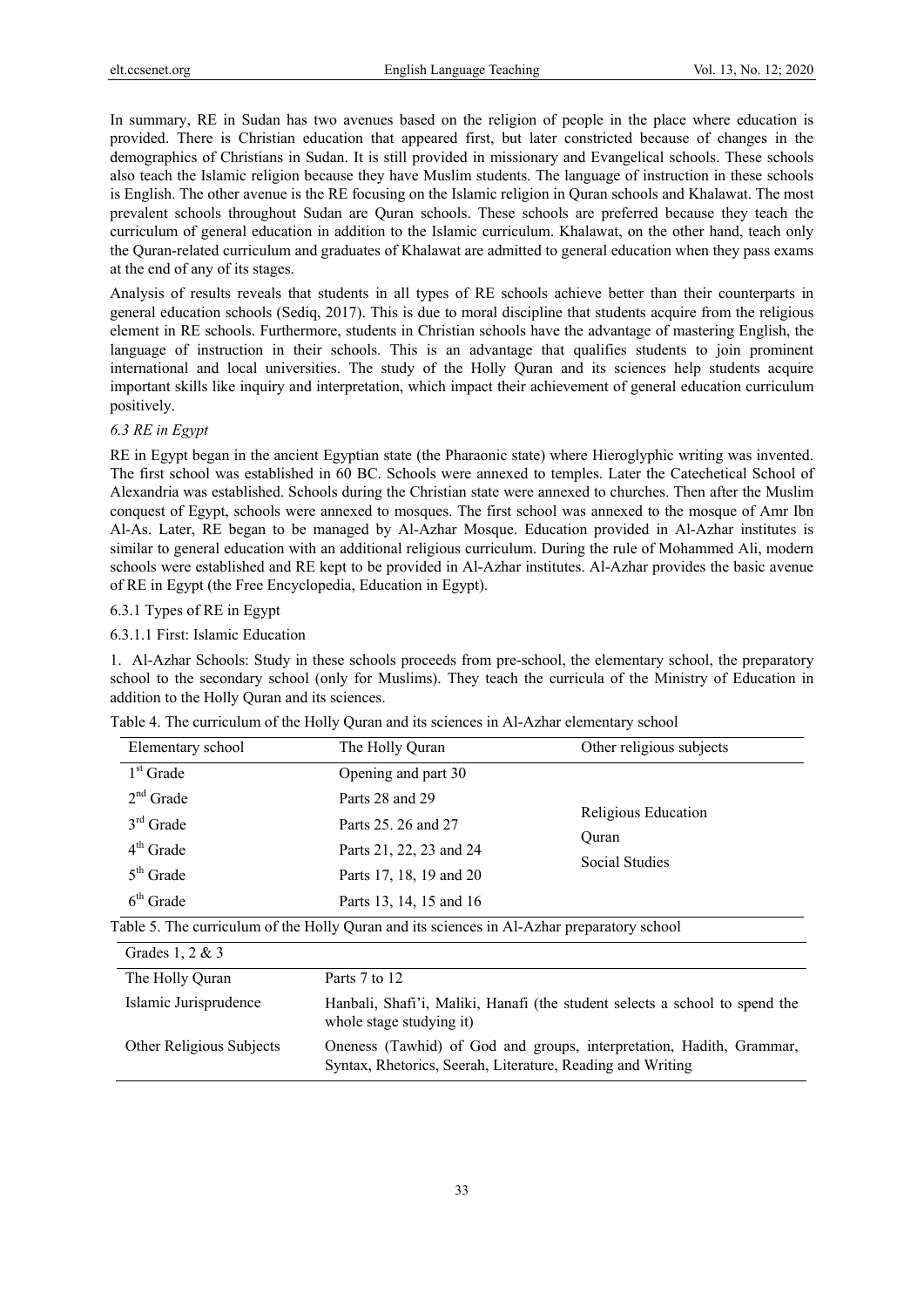Table 6. The curriculum of the Holly Quran and its sciences in Al-Azhar secondary school

| Grades 1, $2 \& 3$                                       |                                                                                                                            |
|----------------------------------------------------------|----------------------------------------------------------------------------------------------------------------------------|
| The Holly Quran                                          | Parts 1 to 6                                                                                                               |
| Islamic Jurisprudence                                    | Hanbali, Shafi'i, Maliki, Hanafi (the student selects a school to spend the<br>whole stage studying it)                    |
| Other Religious Subjects and<br>Arabic Language Subjects | Oneness (Tawhid) of God and groups, interpretation, Hadith, Grammar,<br>Syntax, Rhetorics, Literature, Reading and Writing |

2. Model Institutes: These teach the curricula of the Ministry of Education in English in addition to Islamic study in Arabic.

3. Language Schools: These teach the curriculum of Al-Azhar in addition the curriculum of the Ministry of education. The language of instruction is English.

4. Methods of Recitation Institutes: Study in these institutes begins at the age of 9 and above. Study lasts for eight years divided into three stages: two years for recitation, three years for methods of recitation and three years for the specialization. Graduates of these institutes can pursue higher studies in Quran colleges for four years to obtain the bachelor degree and can pursue study in even higher stages.

5. Islamic Delegation Schools: These receive students from other countries. It teaches the Islamic religion sciences and qualifies them to RE institutes in Egypt.

6. Special Studies Institutes: These provide education in the Arabic language and Islamic sciences to students from outside Egypt. It is not an educational stage and it does not grant a qualification.

6.3.1.2 Second: Christian Education

1. Schools annexed to churches: These schools teach theology and its graduates join higher studies in the same specialization.

2. Missionary Schools: These teach general education curricula in English in addition to the Islamic and Christian religions according to the religion of students (The Encyclopedia).

In summary, RE in Egypt is of three types. There are Al-Azhar institutes where instruction is delivered in Arabic and in English. There are religious institutes for delegated non-Egyptian students. There is also Christian education.

Al-Azhar bore the burden of education for centuries not only in Egypt but also in the entire Islamic world. It has been the leader in RE in the whole Islamic world. Its curricula are updated every four years in order to assimilate change which is the very characteristic of the modern time (Ahmed, 2017). Revision seeks to assimilate innovations in instructional technology and teaching methods. Al-Azhar curricula include the computer from the elementary school and it also teaches English and French (Al-Azhar Portal).

*6.4 Comparison between RE Systems in Saudi Arabia, Sudan and Egypt* 

Listed in the following table are aspects of similarity in RE in the three countries, e.g., type of RE, curriculum, educational stages.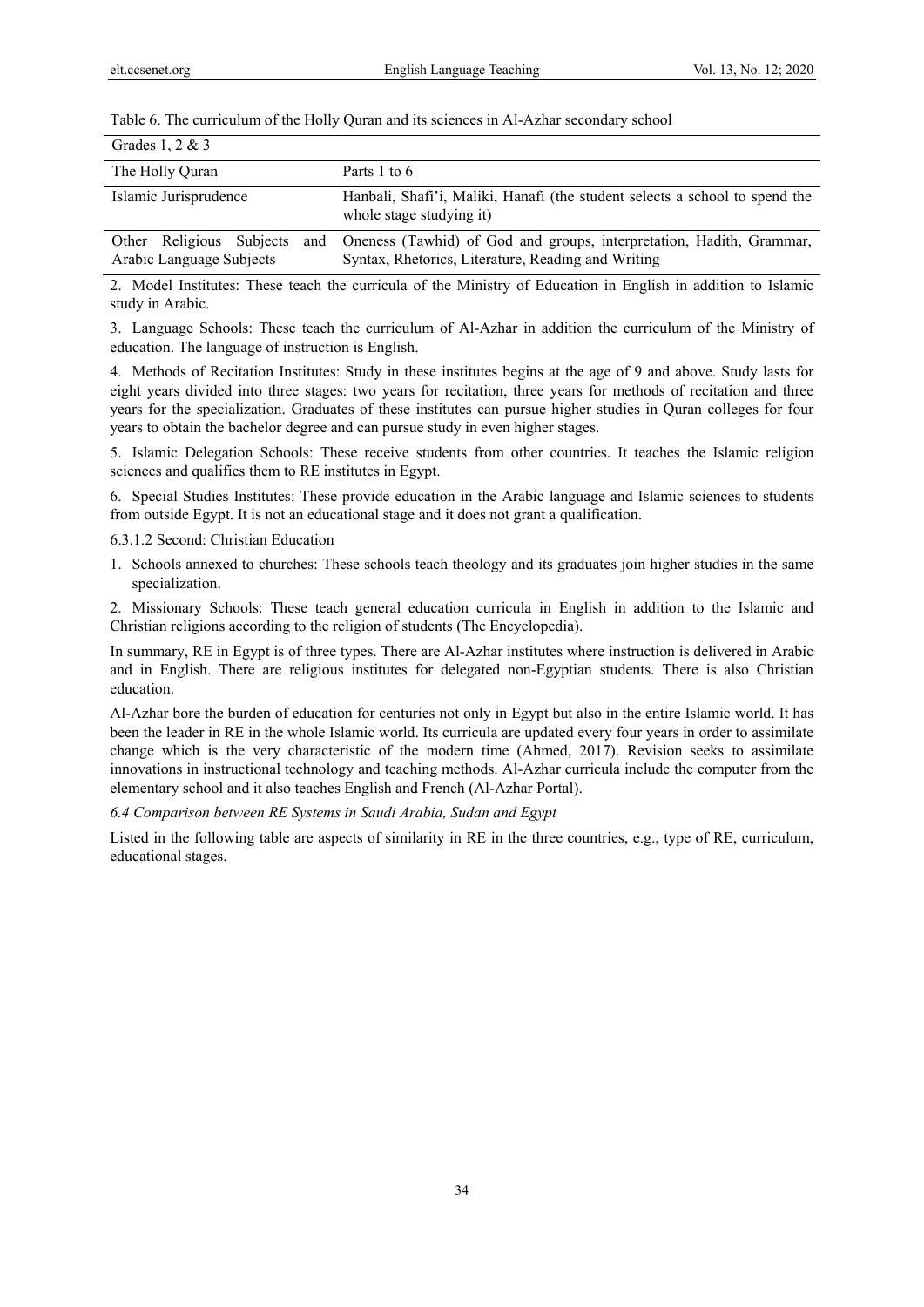|              |                                                 | ວາ 1<br>$\mathbf{r}$                                                                        |                                                                        |                                                                                                                              |
|--------------|-------------------------------------------------|---------------------------------------------------------------------------------------------|------------------------------------------------------------------------|------------------------------------------------------------------------------------------------------------------------------|
| Country      | Type of education                               | Curriculum                                                                                  | Educational stage                                                      | other                                                                                                                        |
| Saudi Arabia | Islamic religious<br>education                  | Quran memorization,<br>recitation, tajweed,<br>sciences                                     | Elementary,<br>intermediate, secondary<br>and university               |                                                                                                                              |
|              |                                                 |                                                                                             | Education is open to all<br>ages and levels                            |                                                                                                                              |
| Sudan        | Islamic and<br>Christian religious<br>education | Quran memorization,<br>recitation, tajweed,<br>sciences                                     | Islamic: Basic<br>education, the<br>secondary stage, the               |                                                                                                                              |
|              |                                                 | Teachings of the<br>Christianity                                                            | university                                                             |                                                                                                                              |
|              |                                                 |                                                                                             | Education is open to all<br>ages and levels                            |                                                                                                                              |
|              |                                                 |                                                                                             | Christian: Basic<br>education, secondary                               |                                                                                                                              |
| Egypt        | Islamic and<br>Christian religious<br>education | Quran memorization,<br>recitation, tajweed,<br>sciences<br>Teachings of the<br>Christianity | Islamic: Basic<br>education, the<br>secondary stage, the<br>university | Religious schools<br>using English as the<br>language of<br>instruction except<br>the Holly Quran and<br>the Arabic language |
|              |                                                 |                                                                                             | Education is open to all<br>ages and levels                            |                                                                                                                              |

Table 7. RE systems in Saudi Arabia, Sudan and Egypt compared

#### **7. Results**

RE schools in the three countries teach general education curricula and are subject to the same revision and updating processes. Teachers in religious schools in the three countries have the same qualifications and get the same training as teachers in general education schools. Religious secondary schools in the three countries rank first in results of the exams qualifying to university education (mass-media that announce results in the three countries). RE has several benefits to students, the society and parents:

A. Students

- Learning the religion is a considered a type of worshipping.
- Students learn the right form of religion from valid sources (qualified teachers).
- It creates competition by multiplicity of education models.
- It satisfies conservative families.
- It eliminates extremism by spreading the right understanding of religion.
- It extends the spirit of justice to the Christian minority.
- B. The Society
- It secures justice for people from different religions.
- It reduces religious conflict resulting from the erroneous understanding of religions.
- It fosters acceptance of different others.
- It secures the freedom of selecting among types of education.
- It encourages cross-cultural exchange among students from different religions.
- C. Parents
- It satisfies parents with the education their children receive.
- It qualifies their children to higher stages (with the exception of traditional RE).

#### **8. Recommendations**

A number of recommendations can be offered based on the results. First, religious schools should be supervised by the state to prevent alteration of curricula. Second, there should be more religious schools. Third, Curricula should be updated with innovations in academics and pedagogy. Fourth, teachers in religious schools should receive continuous training and rehabilitation. Finally, there should be a focus on practical aspects and on the acquisition of good behavior.